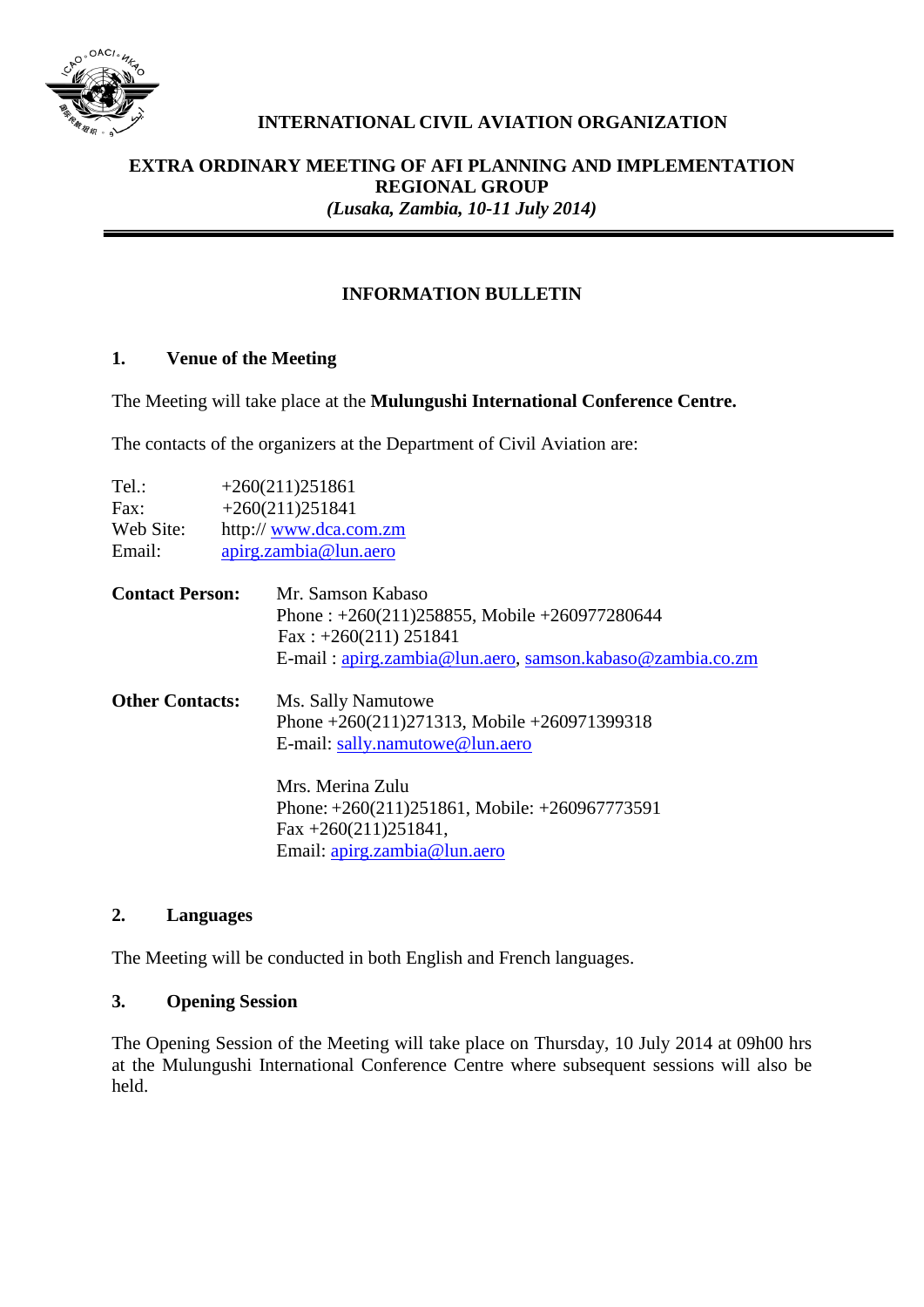# **4. Registration**

In addition to submission of completed forms online, the registration of participants will take place at the site of the meeting on Wednesday, 9 July 2014 from 16:00 to 19:00 hours.

## **5. Transport**

Transport will be made available to participants upon arrival at the airport to the hotel and from the hotel to the meeting Venue.

## **6. Weather and Clothing**

The average minimum temperature in July in Lusaka is  $13<sup>0</sup>$  degrees Celsius with a maximum of  $25^0$  degrees Celsius. Mean total rainfall is negligible during the month of July. Only freak rains occur occasionally. It will be cloudy and windy in early parts of the day, cool to warm later in the day and cooling again in the night. Carry-on warm clothing is advisable during the meeting period.

# **7. Procedures for obtaining an entry visa for Zambia**

# **7.1 CATEGORY A:**

The following countries **do not** require a pre-applied visa into Zambia. A free visa will be stamped in the passport at the border.

| Antigua & Bermuda        | Jamaica          | Nauru                      | St. Lucia         |
|--------------------------|------------------|----------------------------|-------------------|
| <b>Barbados</b>          | Kenya            | Romania                    | Swaziland         |
| <b>Belize Darussalam</b> | Kiribati         | Samoa                      | Tanzania          |
| <b>Botswana</b>          | Lesotho          | Seychelles                 | The Bahamas       |
| <b>Brunei</b>            | Malawi           | Singapore                  | Tonga             |
| Cyprus                   | Malaysia         | Solomon Islands            | Trinidad & Tobago |
| Dominica                 | Maldives         | South Africa               | Tuvalu            |
| Fiji                     | Malta            | St Vincent &               | Uganda            |
| Grenada                  | <b>Mauritius</b> | Grenadines                 | Vanuatu           |
| Guyana                   | Mozambique       | <b>St. Kitts and Nevis</b> | Zimbabwe          |
| Ireland                  | Namibia          |                            |                   |

# **7.2 CATEGORY B:**

The following countries are granted a Zambian visa **at port of entry, on payment of requisite visa fees**. These visas are easily obtained on your arrival at the Airport or border post.

| Albania   | Denmark  | Luxembourg | Slovakia Republic |
|-----------|----------|------------|-------------------|
| Andorra   | Diibouti | Macedonia  | Slovenia Republic |
| Angola    | Ecuador  | Madagascar | South Korea       |
| Argentina | Egypt    | Mexico     | Spain             |
| Australia | Estonia  | Monaco     | St Lucia          |
| Austria   | Ethiopia | Mongolia   | Sweden            |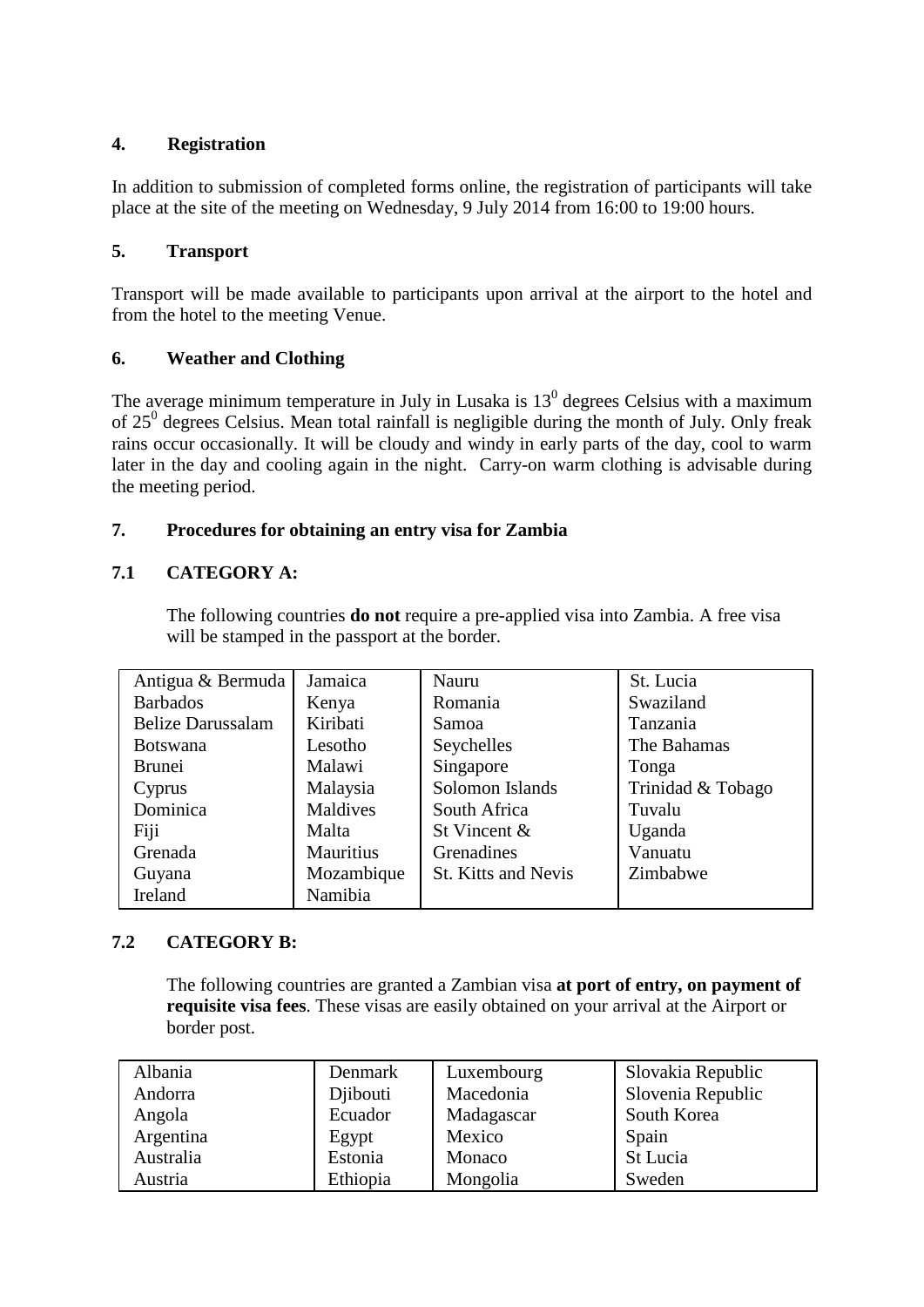| Belgium           | France        | Nauru               | Switzerland                     |
|-------------------|---------------|---------------------|---------------------------------|
| <b>Bolivia</b>    | German        | Nepal               | Thailand                        |
| <b>Brazil</b>     | Ghana         | <b>Netherlands</b>  | United Kingdom                  |
| <b>Britain</b>    | Guatemala     | New Caledonia       | <b>United States of America</b> |
| <b>Brunei</b>     | Guyana        | Nicaragua           | Uruguay                         |
| Bulgaria          | Haiti         | Norway              | Vietnam                         |
| Burma (Myanmar)   | Herzegovina   | Panama              | Western Sahara                  |
| Burundi           | Honduras      | Paraguay            |                                 |
| Cambodia          | Hungary       | Peru                |                                 |
| Canada            | Iceland       | Philippines         |                                 |
| Chile             | <b>Israel</b> | Poland              |                                 |
| Colombia          | Italy         | Portugal            |                                 |
| Congo Brazzaville | Japan         | Puerto Rico         |                                 |
| Congo Democratic  | Laos          | Russia              |                                 |
| Rep.              | Latvia        | Rwanda              |                                 |
| Cook Islands      | Liechtenstein | Sao Tome & Principe |                                 |
| Costa Rica        | Lithuania     | Serbia              |                                 |
| Cuba              |               |                     |                                 |
| Czech Republic    |               |                     |                                 |

# **7.3 CATEGORY C:**

The following countries are required to apply for and obtain a Zambian visa **prior to travelling**.

| Afghanistan      | Guinea             | Kyrgyzstan       | Ukraine                     |
|------------------|--------------------|------------------|-----------------------------|
| Algeria          | Gabon              | Lebanon          | <b>United Arab Emirates</b> |
| Armenia          | Georgia            | Liberia          | Uzbekistan                  |
| Azerbaijan       | Greece             | Libya            | Yemen                       |
| Bahrain          | Guinea Conakry     | Mali             | Sri Lanka                   |
| Bangladesh       | Hong Kong          | Mauritania       | Sudan                       |
| <b>Belarus</b>   | India              | Moldova          | Syria                       |
| Benin            | Indonesia          | Morocco          | Taiwan                      |
| Burkina Faso     | Iran               | Mozambique       | Tajikistan                  |
| <b>Byhorusia</b> | Iraq               | Niger            | The Gambia                  |
| Cameroun         | <b>Ivory Coast</b> | Nigeria          | Togo                        |
| Central Africa   | Jordan             | Palestine        | Tunisia                     |
| Republic         | Kazakhstan         | Papua New Guinea | Turkey                      |
| Chad             | Kuwait             | Qatar            | Turkmenistan                |
| China            | North Korea        | Saudi Arabia     |                             |
| Croatia          | Oman               | Senegal          |                             |
| Equatorial       | Pakistan           | Sierra Leone     |                             |
|                  |                    | Somalia          |                             |

# **All Nationalities including British and US Nationals - USD 50 Single Entry, USD 80 Double / Multiple Entry, valid for 3 months.**

**Day Tripper visa** USD 20 applies to all nationalities who are touring Zambia for a period not more than 24 hours (One day)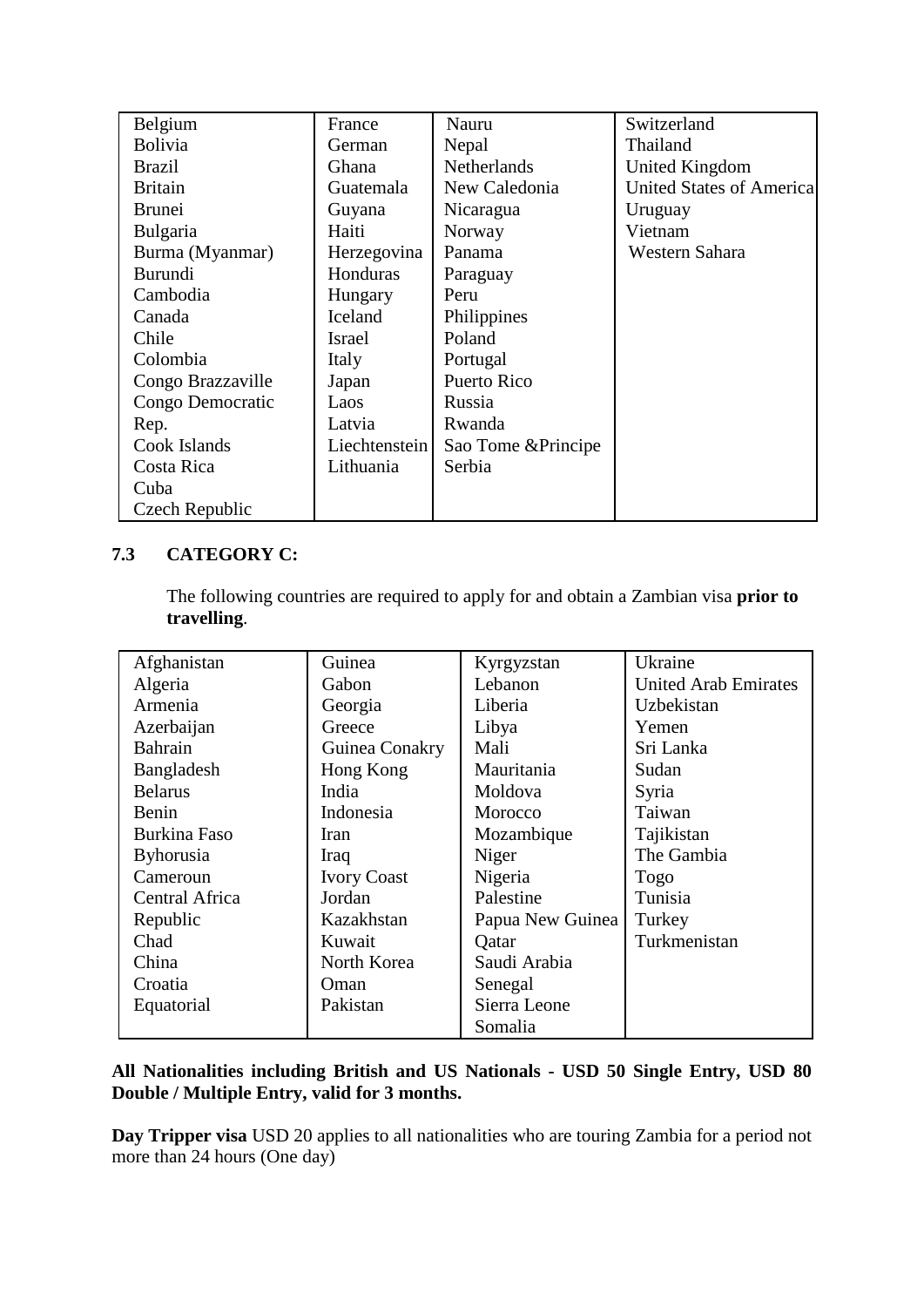**Transit visas** are only needed when an individual is travelling through for a limited period of time. These visas are only valid for 7 days. The fee for a transit visa is the same as a single entry visa.

Nationalities that previously did not require a visa to enter Zambia, still do not need to purchase one (Irish, South African etc.), but it is always advisable to contact your local Zambian consulate or embassy to confirm if this is the case, before your departure.

## *\*\*Note: These costs are subject to change without notice*.

Business and diplomatic visa regulations differ from holiday visas. Please refer to the Zambian Immigration Website for more details on these and any other issues.

## **British Passport Holders**

- British passport holders require a visa to enter Zambia these can be obtained from the Zambian High Commission in the United Kingdom or at the port of entry.
- It is important to carry the exact amount with you, as change may not be available.
- Current rates are USD 50 Single Entry, USD 80 Double / Multiple Entry, valid for 3 months.

## **American Passport Holders**

- American passport holders require a visa to enter Zambia these can be obtained from the Zambian Embassy in the United States or at the port of entry.
- It is important to carry the exact amount with you, as change may not be available.
- Current rates are USD 50 Single Entry, USD 80 Double / Multiple Entry, valid

# **Zambia Visa Requirements:**

Your passport should be valid for a minimum of six months and have at least two blank pages. Zambia does not recognise dual nationality. So it is important to be able to produce a passport bearing the exit stamp from the country from which you have travelled.

## *Note: To avoid serious difficulties at the Lusaka International Airport, it is STRONGLY recommended that the applicant obtain an entry Visa, before travelling, from the closest enrolment center.*

Visas are not required for nationals from most Southern African Development Community (SADC) except for Mozambique, Angola and Democratic Republic of Congo.

# **8. Health**

Participants are informed that a valid certificate of vaccination against yellow fever is required especially those coming from yellow fever infection areas. The participants should ensure that they have applied for a valid health insurance for the coverage of any medical care during their staying in Zambia.

#### **9. Banking service**

8.1. Banks are located at Arcades shopping Mall, Manda Hill Shopping Mall, Levy Junction Shopping Mall, the Central Business District and other areas of the City including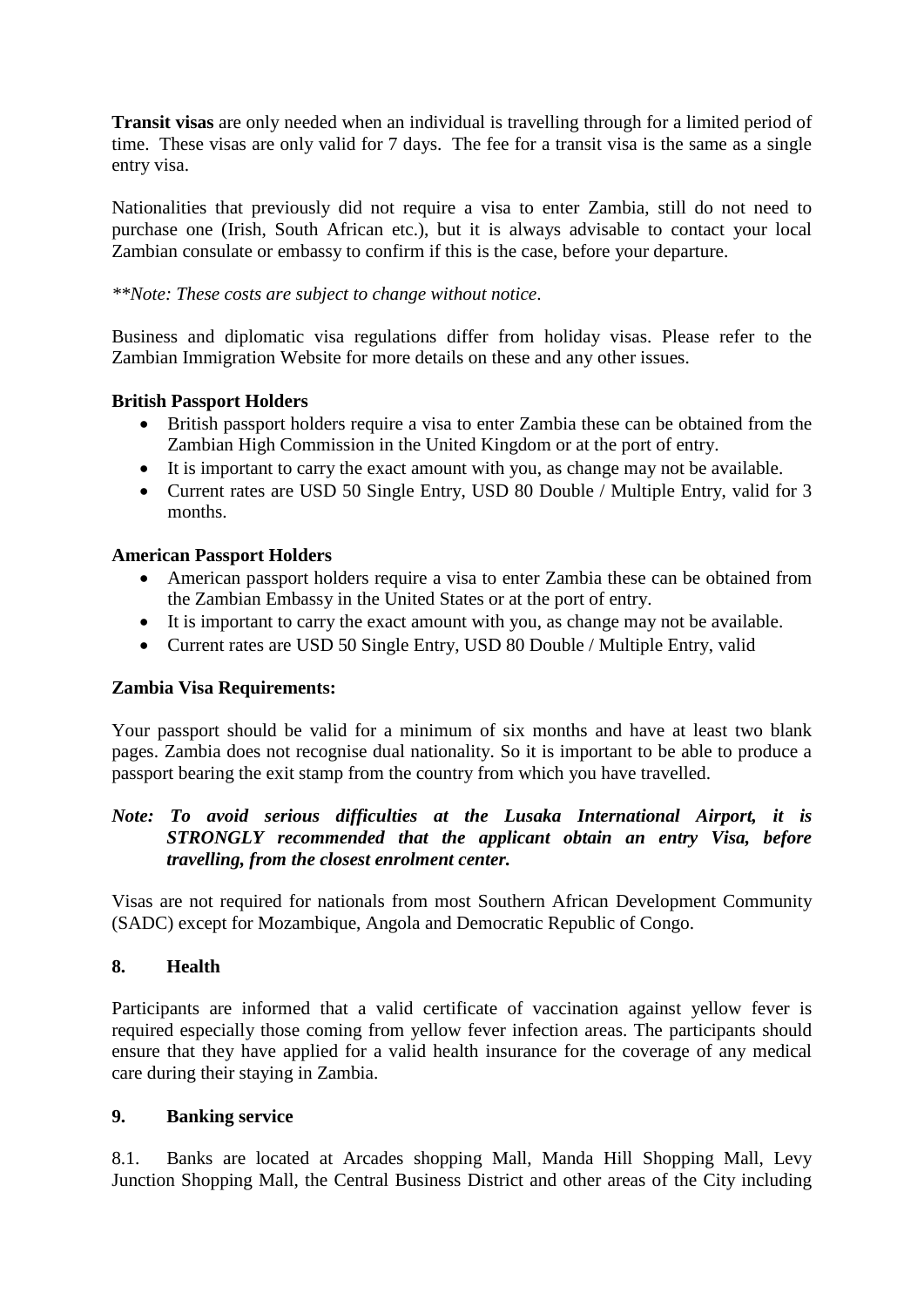the Kenneth Kaunda International Airport. Banks operate from 09:30 to 16:00. At the Airport Banks operate during times of scheduled flight operations. The basic unit of currency is kwacha (K). There are coins (Ngwee) of  $\overline{5}$ , 10, 50, and a K1. Notes are issued in denominations of 2, 5, 10, 20, 50 and 100 Kwacha. The Kwacha exchange rate is 1 Euro  $(\oplus)$ (European currency) for K8.70 and 1 USD fluctuates around K6.40,

8.2 Foreign Exchange Bureaus are also available in town and at most shopping malls.

# **10. Hotels**

10.1 Participants are requested to make their own hotel reservations. A list of recommended hotels is at **Attachment A**.

**10.2** A map to the Mulungushi International Conference Centre is at **Attachment B**. *When making reservation, participants should indicate that they are attending a meeting of ICAO in order to benefit from the UN rate.*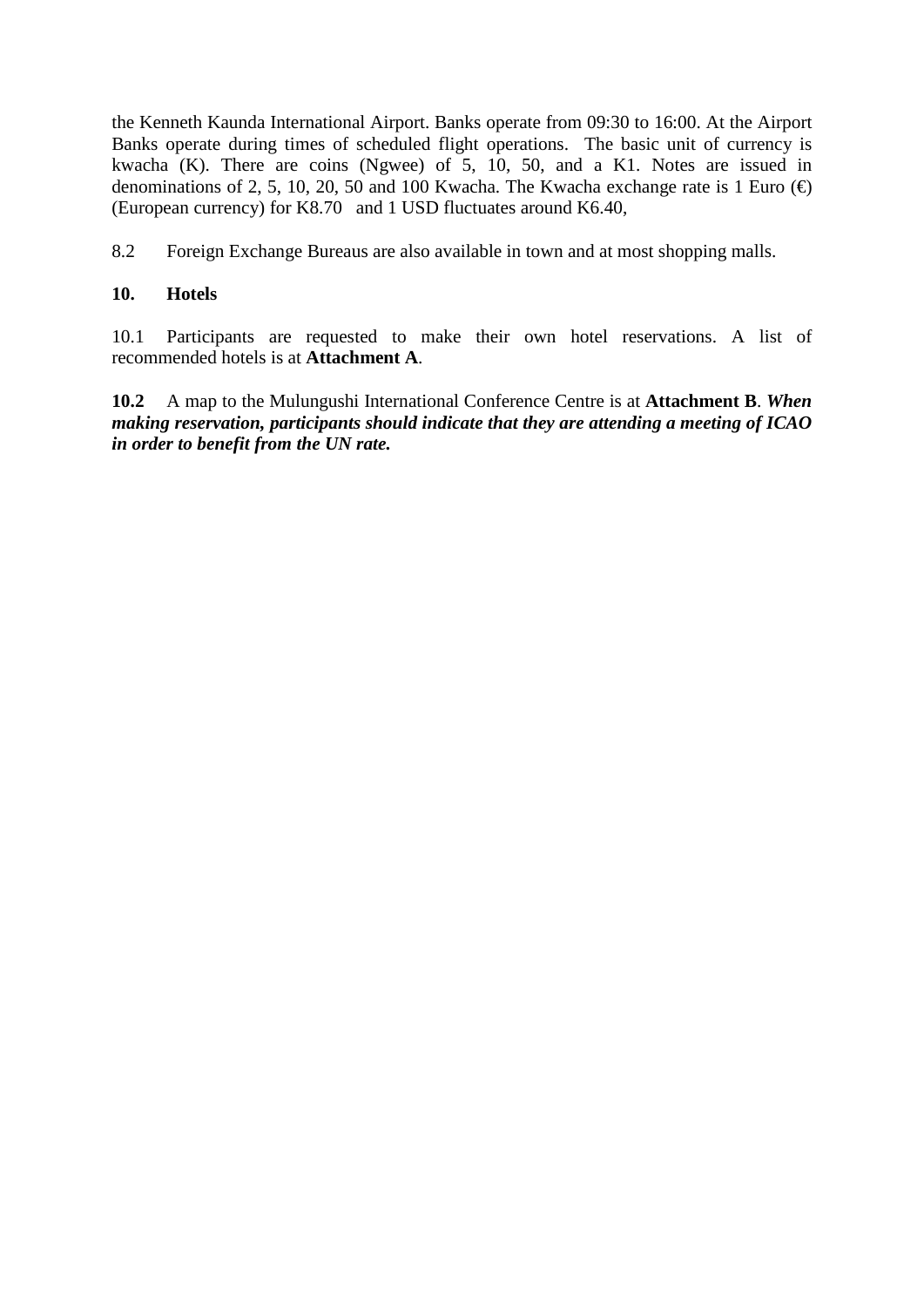# **ATTACHMENT A: Hotel List**

**\***

| Name/Nom                      | Address/Address /                                                  | Fax / E-Mail                                            | <b>Single</b>  | <b>Double</b>   |
|-------------------------------|--------------------------------------------------------------------|---------------------------------------------------------|----------------|-----------------|
| <b>Intercontinental Hotel</b> | Hailé Sélassié Road Longacres<br>Tel: 0211 250000                  | Muka.salare@ihg.com                                     | <b>USD 150</b> | <b>USD 210</b>  |
| Taj Pamodzi Hotel -           | <b>Church Road Longacres</b><br>Tel: 0211 254455                   | Pamodzi.lusaka@tajhotels.com                            | <b>USD195</b>  | <b>USD 220</b>  |
| <b>Southern Sun Hotel</b>     | Cnr Independence Av and Church<br>Road<br>Tel: 0211 251666         | reservations@southernsun.co.zm                          | <b>ZMW 870</b> | ZMW 1,080       |
| <b>Protea Arcades</b>         | Kelvin Siwale off Thabo Mbeki rd<br>Tel: 0211 254605               | reservations@phlusaka.co.zm                             | <b>USD 152</b> | <b>USD 161</b>  |
| <b>Radisson Blue</b>          | <b>Great East Road</b><br>Tel: 0211 368949                         | Ntelamo.Mwanza@RadissonBlu.com                          | <b>USD 210</b> | <b>USD 285</b>  |
| <b>Stay Easy Hotel</b>        | Cnr Church road & Kabelenga rd<br>(Levy Junction) Tel: 0211 372020 | res@stayeasylusaka.co.zm                                | <b>ZMW 683</b> | <b>ZMW 850</b>  |
| <b>Protea Cairo Road</b>      | Cnr Cairo rd and Katondo Street<br>Tel: 0211 375800                | reservations@phcairoroad.co.zm                          | <b>USD 113</b> | <b>USD 128</b>  |
| <b>Fairview Hotel</b>         | Church Road, Fairview<br>Tel: 0211 222604/5                        | reservationsfairviewhotel@yahoo.com                     | <b>ZMW410</b>  | <b>ZMW500</b>   |
| <b>Lusaka Hotel</b>           | Cairo Road, Central Business District<br>Tel: 0211 229049          | lushotel@zamnet.zm                                      | <b>ZMW 394</b> | <b>ZMW554</b>   |
| <b>Cresta Golfview</b>        | Great East Road, Munali<br>Tel: 0211 290718                        | reservation@crestagolfviewhotel.com                     | <b>ZMW 840</b> | <b>ZMW 1165</b> |
| <b>Golden Bridge Hotel</b>    | Great East Road, Northmead<br>Tel: 0211 239333                     | Fax: 0211 227222<br>reservations@goldenbridgezambia.com | <b>ZMW 660</b> | <b>ZMW 850</b>  |
| <b>Ndeke Hotel</b>            | Los Angeles Boulevard, Longacres<br>Tel: 0211251734                | mishombewe@gmail.com                                    | <b>ZMW 300</b> | <b>ZMW 350</b>  |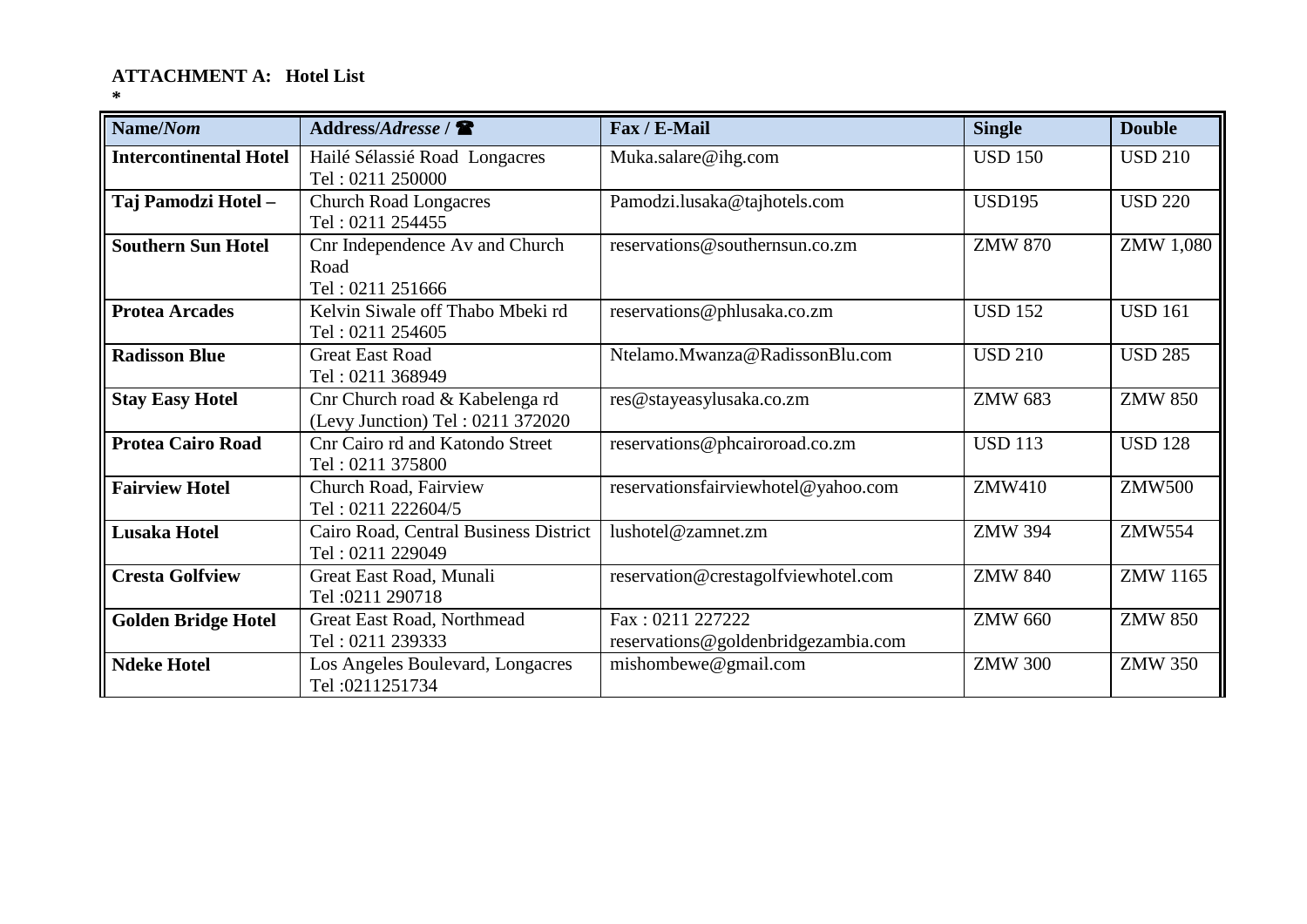| $\mathbf{Name}/\mathbf{Nom}$               | Address/Adresse /                                    | Fax / E-Mail                                    | <b>Single</b>                    | <b>Double</b>                    |
|--------------------------------------------|------------------------------------------------------|-------------------------------------------------|----------------------------------|----------------------------------|
| <b>Chrismar Hotel</b>                      | Los Angeles Boulevard, Longacres<br>Tel:             | chrismar@zamnet.zm                              | <b>ZMW 660</b>                   | <b>ZMW 770</b>                   |
| Longacres Lodge                            | Los Angeles Boulevard, Longacres<br>Tel: 0211 254847 | enquiries@zambiahostels.com                     | <b>ZMW 300</b>                   | <b>ZMW 450</b>                   |
| Mika Hôtel and<br>  Lodges                 | 106 Central Street, Jesmondine<br>Tel: 0211 266954   | Fax: 0211 260131<br>nayak@mikagroupofhotels.com | <b>ZMW 450</b>                   | <b>ZMW 550</b>                   |
| Courtyard                                  | Thabo Mbeki Road, Mass media<br>Tel: 0211 257 489    | res@courtyardhotel.co.zm                        | <b>ZMW 795</b>                   | <b>ZMW</b> 1110                  |
| <b>Protea Hotel Lusaka</b><br><b>Tower</b> | Kelvin Siwale off Thabo Mbeki rd<br>Tel: 0211 254605 | reservations@phlusaka.co.zm                     | <b>USD 165</b><br><b>USD 176</b> | <b>USD</b> 173<br><b>USD 188</b> |

There are other lodges and guest house available in Lusaka in the proximity of the Conference venue that are secure and affordable information of which can be availed on request.